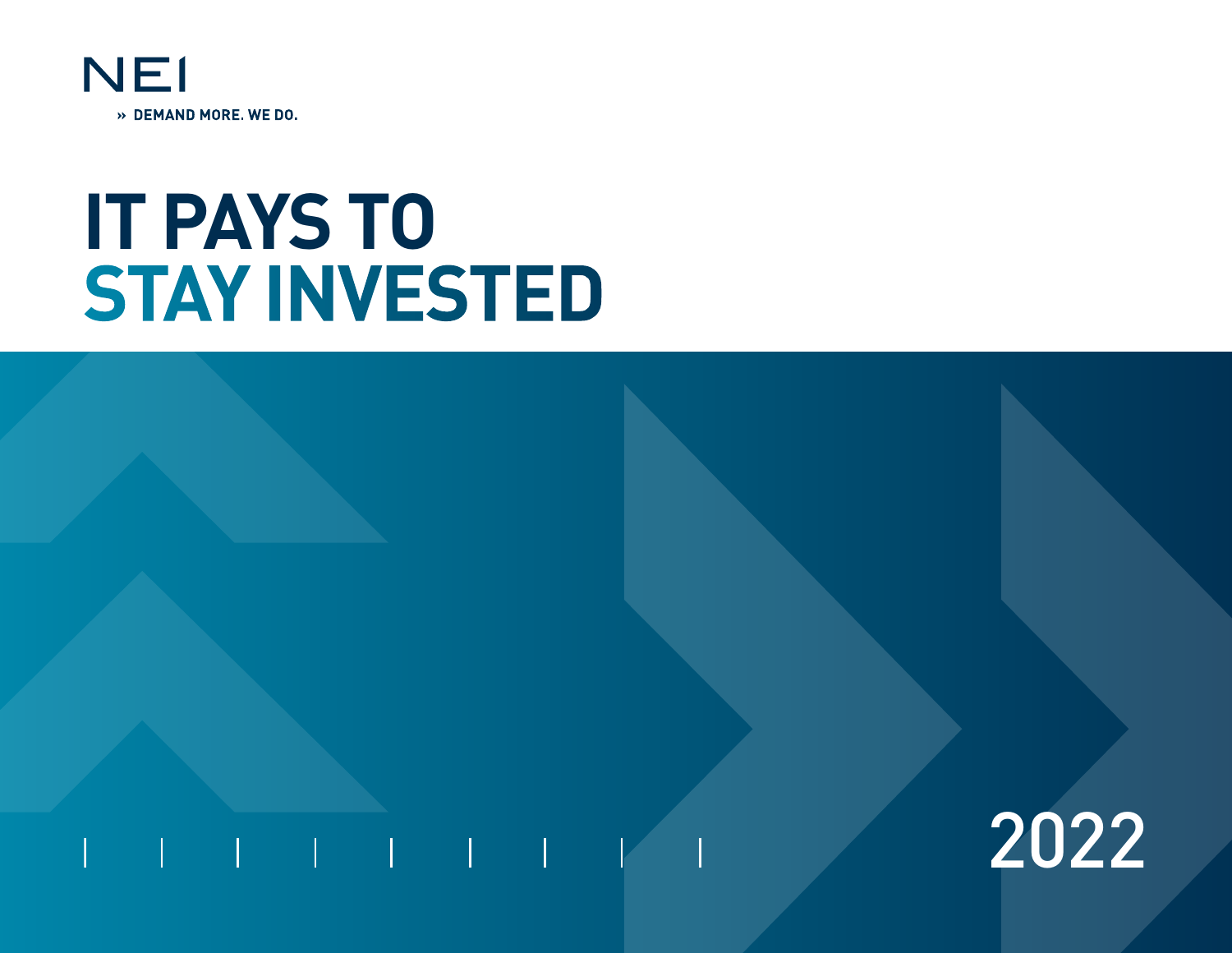### *Stock markets rise and stock markets fall. Thankfully, history shows that over the long term, they go up more than they go down. That's why when you invest appropriately, you're able to grow your money for the future.*

Even though market declines are a natural part of investing, they can still be scary, and they can hurt your portfolio if you make a poor decision at the wrong time. How do you reduce anxiety when markets fall? And how do you give yourself the best chance to meet your goals?

The answer is simple: **stay invested**.

Once you've built a well-diversified portfolio suited to your goals, time horizon, and tolerance for risk, staying invested through *all market conditions* is a time-tested strategy for achieving investment success.

Is it possible to make more money buying and selling investments throughout the year to capture gains and avoid losses? Yes. But it's unlikely. In fact, we'll share data showing the average investor earns a return significantly below that of the overall market. Part of the reason is that investors buy and sell at the wrong time, "locking in" losses that would eventually have been erased – if they had only stayed the course.

Review these charts with your advisor. You'll come away with a clear understanding of how markets have behaved historically in good times and bad, and why simply doing nothing can often be the best plan of action.

### **GET STARTED »**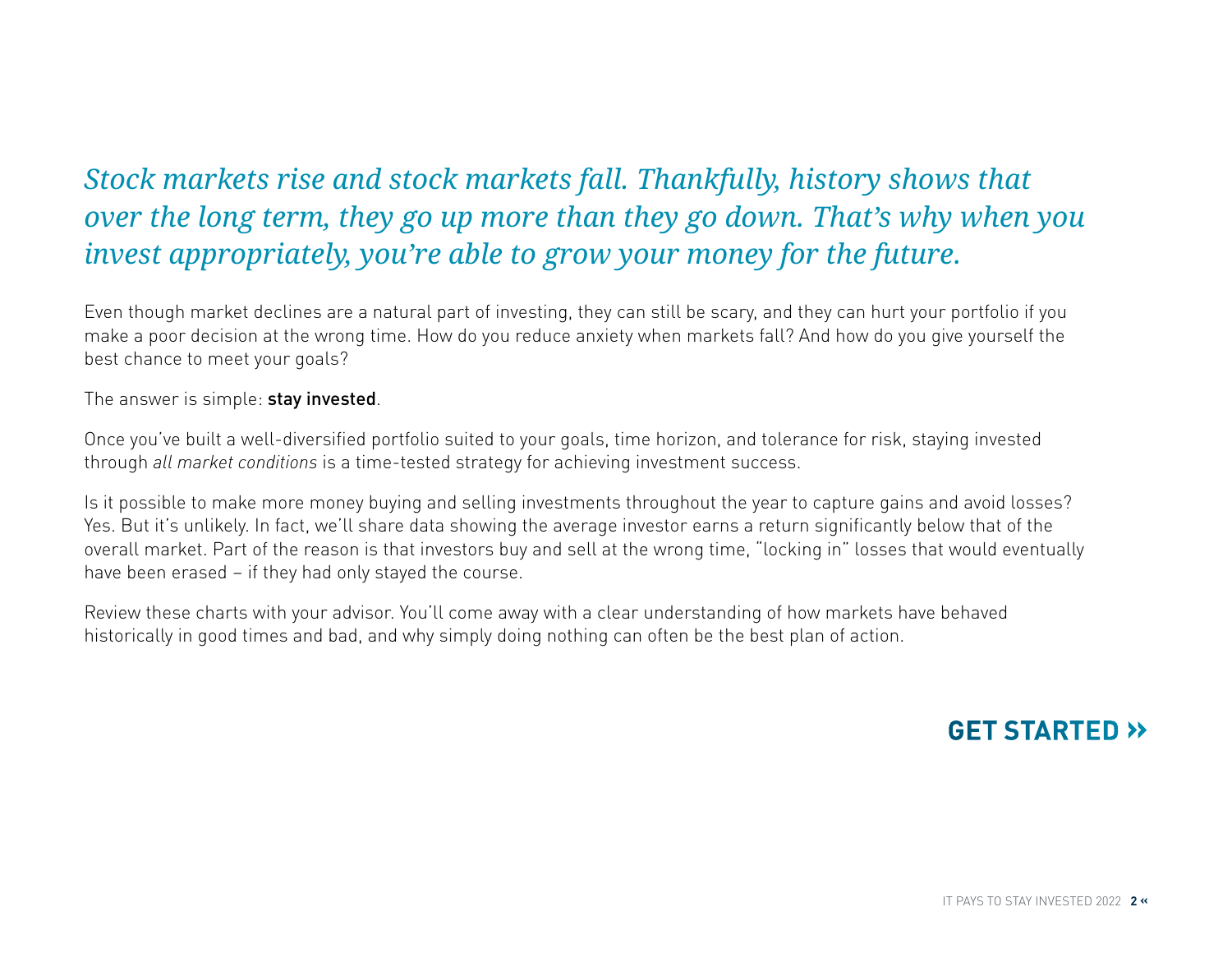# **THE STRUGGLE TO KEEP UP**

### **ANNUALIZED RETURNS %**

January 1992 to December 2021



### *What this chart shows*

Different types of investments produce different levels of return. For example, over the past 30 years, U.S. stocks have outperformed their Canadian and global peers. The worst performer of all is investors themselves.

### *The bottom line*

Despite best intentions, the average investor is unable to match the returns of the market, let alone beat them.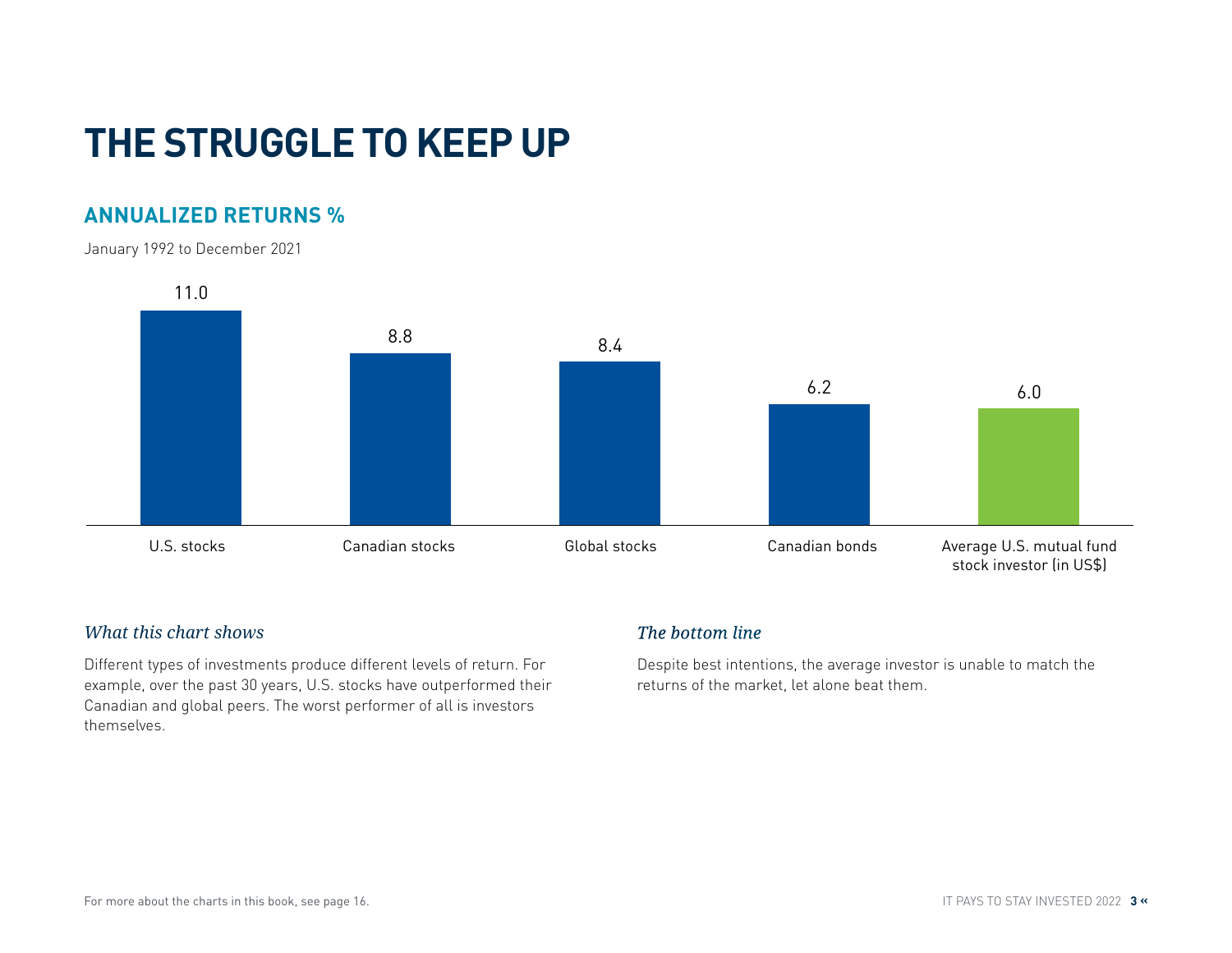# **BAD BEHAVIOUR – IT'S ONLY NATURAL**

Dalbar is a U.S. research firm known for its studies of investor behaviour. Researchers there have identified nine behaviours that can lead to weak investment performance. Of the nine, three stand out as the most detrimental:

#### **LOSS AVERSION**

Our natural fear of losing money can lead to withdrawal of capital at the wrong time – when markets are already falling.

#### **ANCHORING**

The tendency to falsely believe that events and conditions from the recent past are more important and are worth greater consideration than older events.

#### **HERDING**

Doing what everyone else is doing, just because everyone else is doing it. "If other people are selling their investments, maybe I should too…"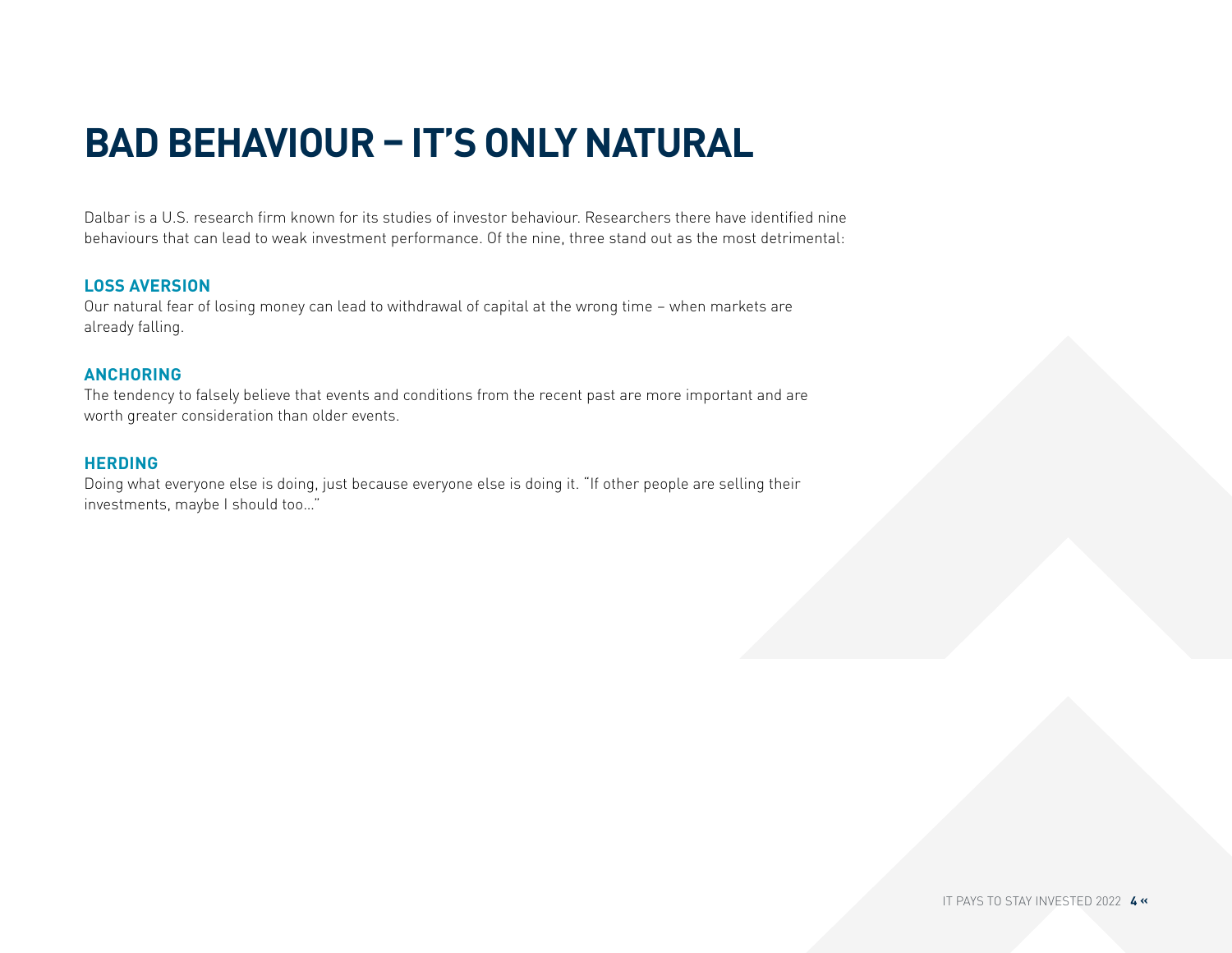# **SUCCESS MEASURED IN DAYS**

### **GROWTH OF \$10,000**

U.S. stocks from January 1992 to December 2021



### *What this chart shows*

All it takes is a few days to make a big difference in your portfolio. The bar on the left shows how much an investment of \$10,000 would have grown if you'd owned U.S. stocks for the last 30 years. But what happened if you missed just the top 10 days during that period? You would have given up roughly \$112,000 - more than half your money.

It's true that missing the 10 *worst* days is a powerful way to achieve the opposite: large gains. The problem is, whether best or worst, it's impossible to know when they're coming.

### *The bottom line*

To ensure your portfolio will always benefit from big positive days in the market, *no matter when they happen*, you must be willing to accept the bad days too. Stay invested, it pays off in the end.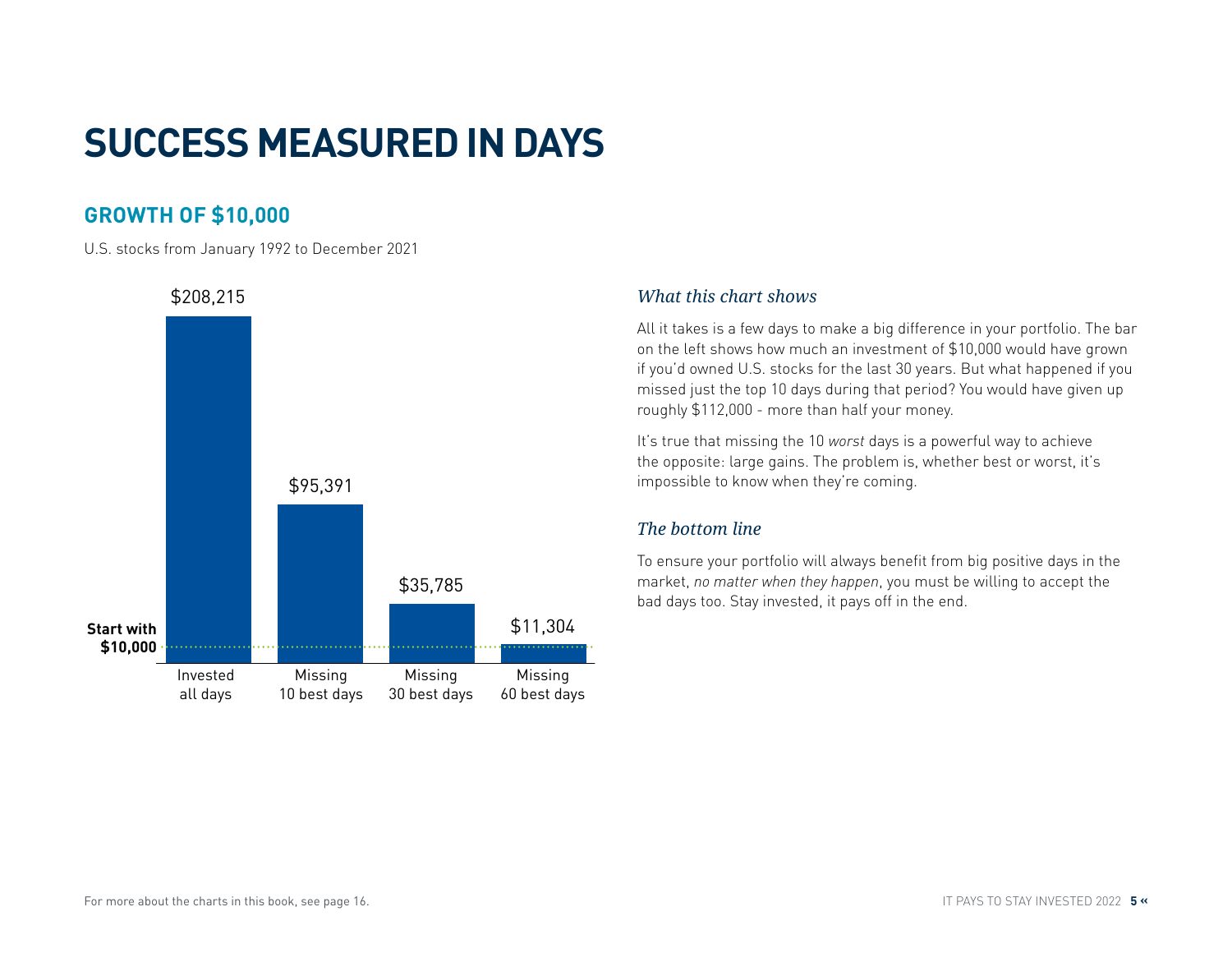# **THE GOOD OUTWEIGHS THE BAD**

### **RANGE OF ANNUAL RETURNS**

Canadian stocks from 1962 to 2021



### *What this chart shows*

Not only have there been many more positive years than negative ones for Canadian stocks over the past 60 years, the most positive outcome was also the most frequent. The Canadian stock market delivered an annual return of more than 20% *nine times more often* than it delivered a decline of that amount.

### *The bottom line*

Historically, a positive annual return from the stock market has occurred much more often than a negative one. What's more, a *large* positive return has occurred most frequently of all.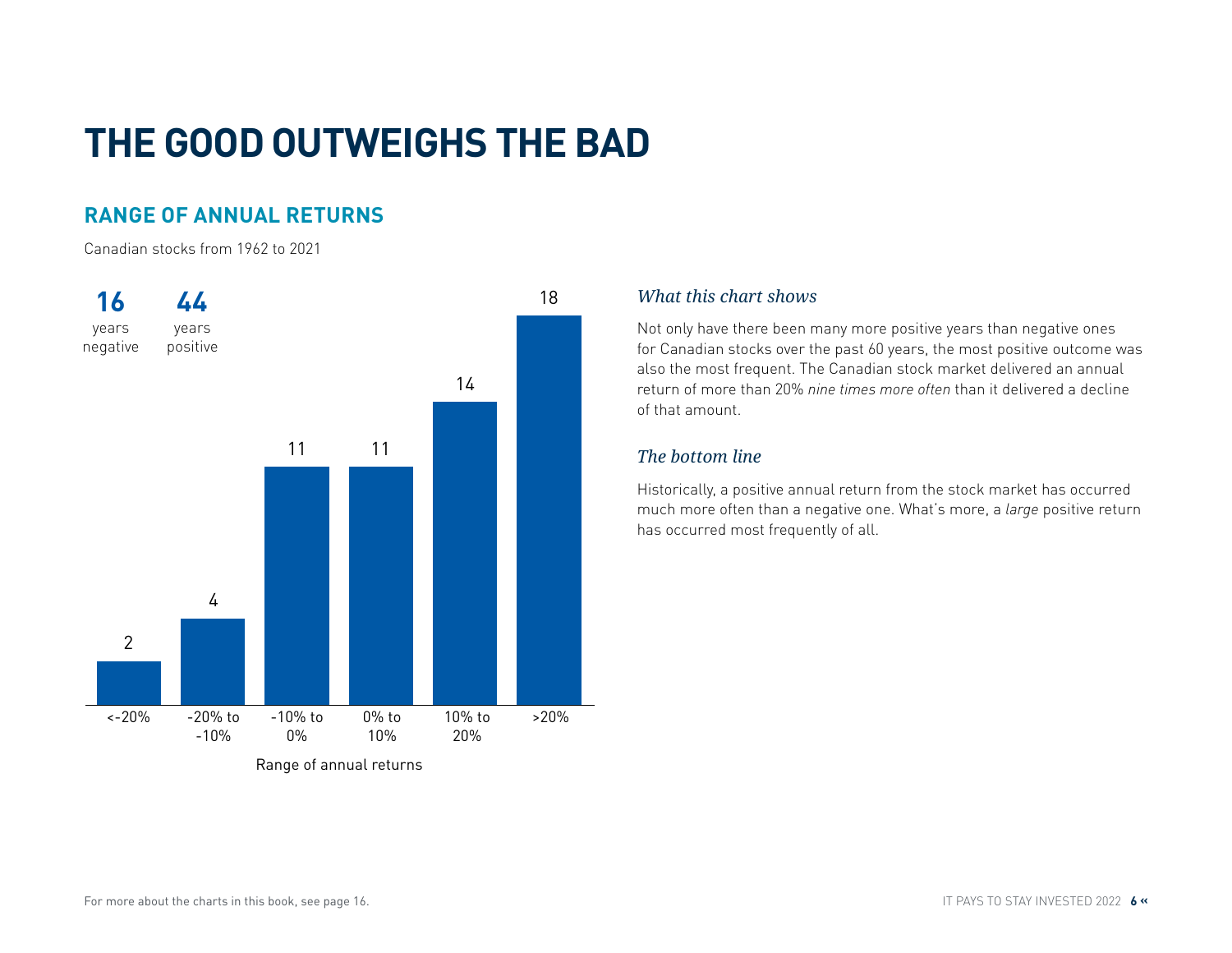# **THE BIG PICTURE IS POSITIVE**

### **BULL AND BEAR MARKETS**

U.S. stocks from January 1960 to December 2021



### *What this chart shows*

Looking at stock market returns for the past 61 years, evidence clearly favours the bulls. Periods of rising stock prices, or "bull" markets, have typically lasted roughly four times longer than periods of falling prices, or "bear" markets. And, at 105%, the median gain from a bull market has been more than enough to compensate for the median loss of 33% during a bear.

### *The bottom line*

When comparing periods of rising and falling markets, rising markets have historically:

- $\checkmark$  Lasted longer
- $\checkmark$  Been more frequent
- $\checkmark$  Produced gains that are more than enough to offset losses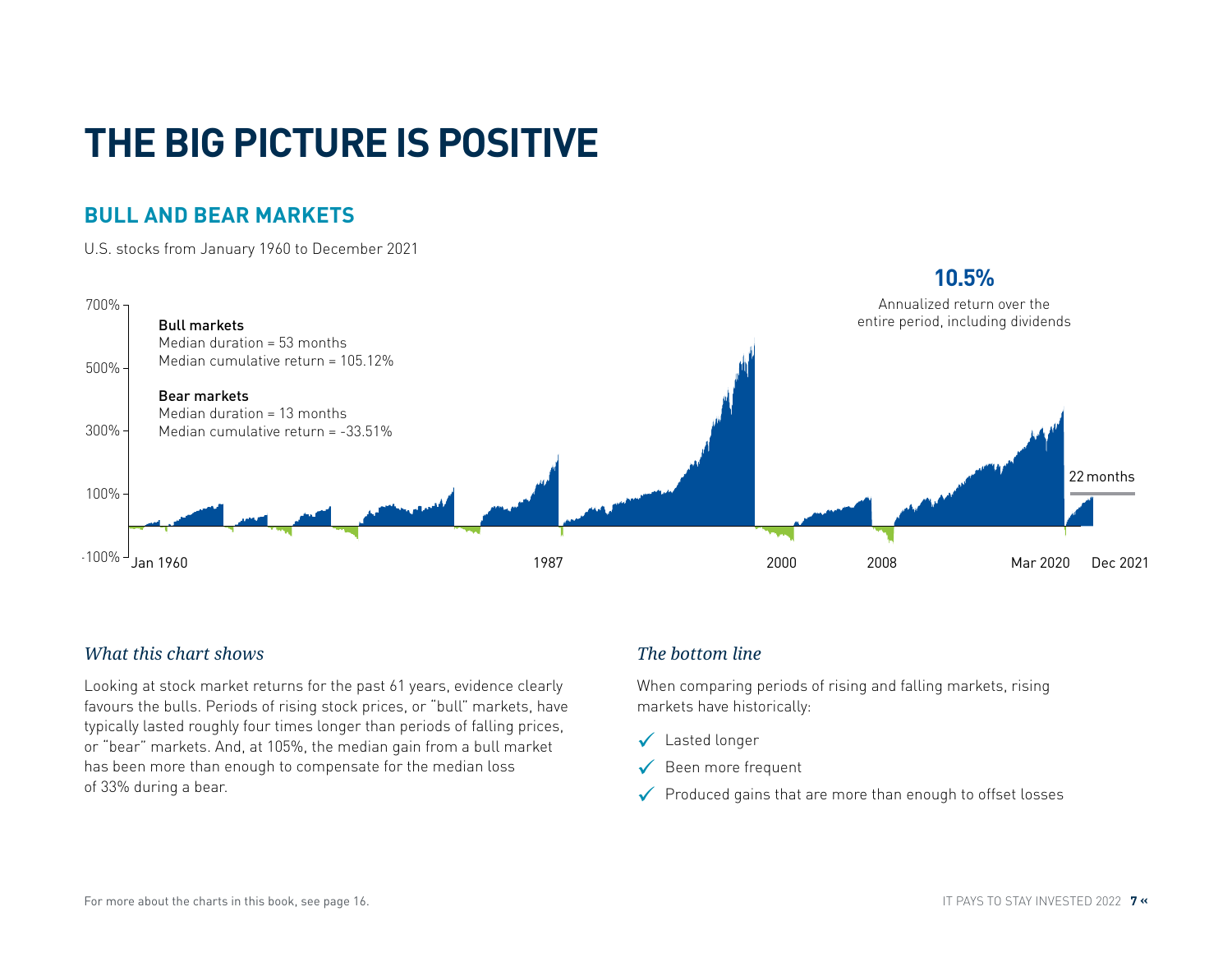# **THE STEEPER THE LOSS, THE HARDER THE RECOVERY**

### **PERCENTAGE GAIN REQUIRED TO COMPENSATE FOR PERCENTAGE LOSS**



### *What this chart shows*

If you lose 10% of your money in the stock market, you need to earn 10% to get back to even, right? Not exactly. As you can see by the way the lines in this chart diverge, the relationship is asymmetrical. If your initial loss is small, as shown at the left, the gain required to break even is only slightly higher. But what happens it you lose 30%, as many did during the 2008/09 financial crisis? It would take a gain of almost 43% to get back to even.

### *The bottom line*

Many investors are under the impression that it's only the gains that drive long-term returns. In truth, it's every bit as important to *limit your losses*. You can do that by using effective risk management strategies, such as diversification.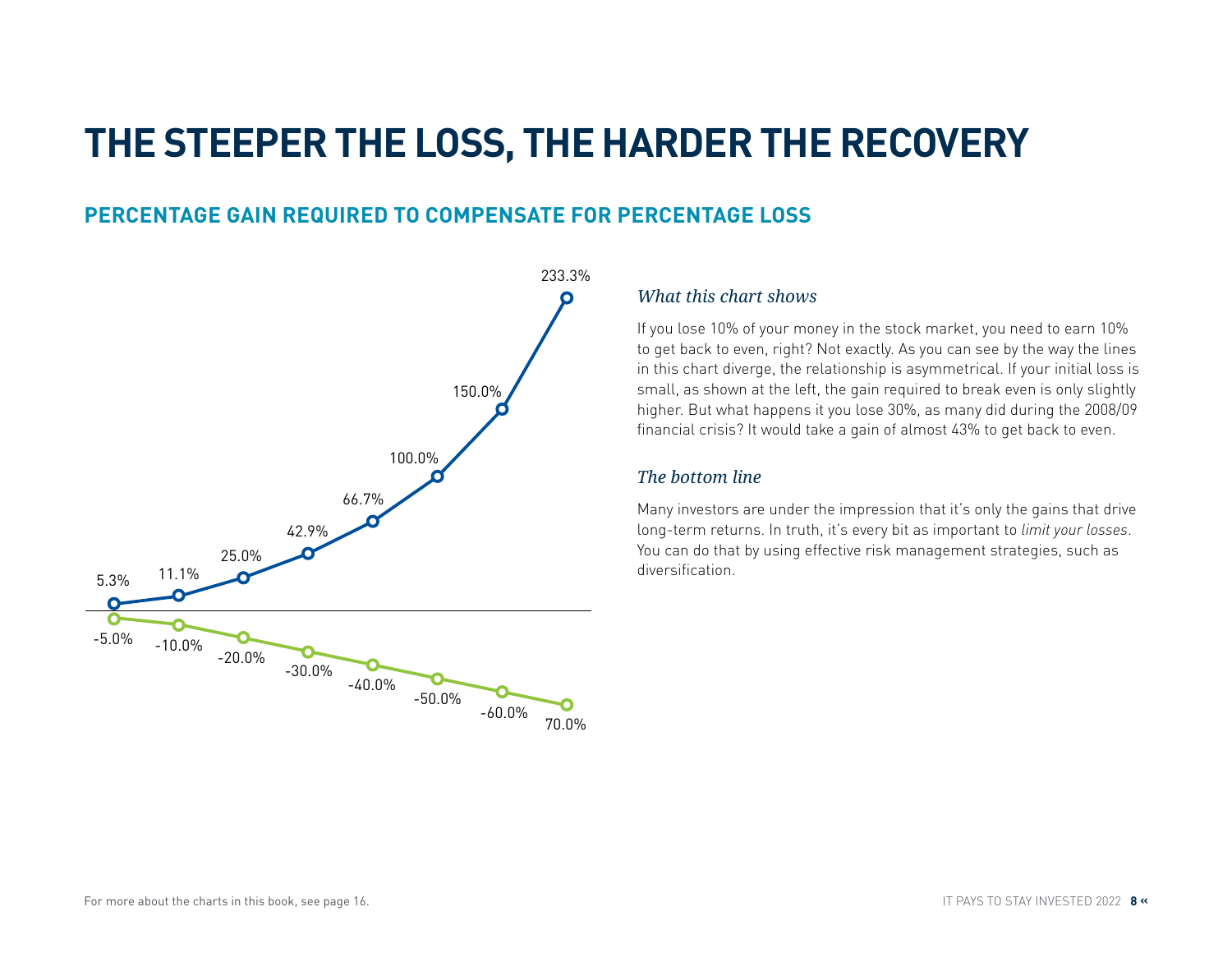## **GET BACK ON TRACK FASTER WITH BONDS**



### *What this chart shows*

Global stocks fell further during the financial crisis than a diversified portfolio made up of both stocks and bonds. And even though stocks eventually caught up to the balanced portfolios, and have surpassed them in recent years, they took significantly longer to recover from their decline. See how the portfolio with a 60% allocation to bonds (blue line) recovered its losses roughly *two years earlier* than the one with a 40% allocation to bonds (black line)? That's how powerful bonds can be in offsetting the volatility of stocks.

### *The bottom line*

If you're concerned about how long it might take to recover from severe stock market losses, balance your portfolio with bonds. You may not earn as high of a return at the end of the day, but the journey there is likely to be more comfortable.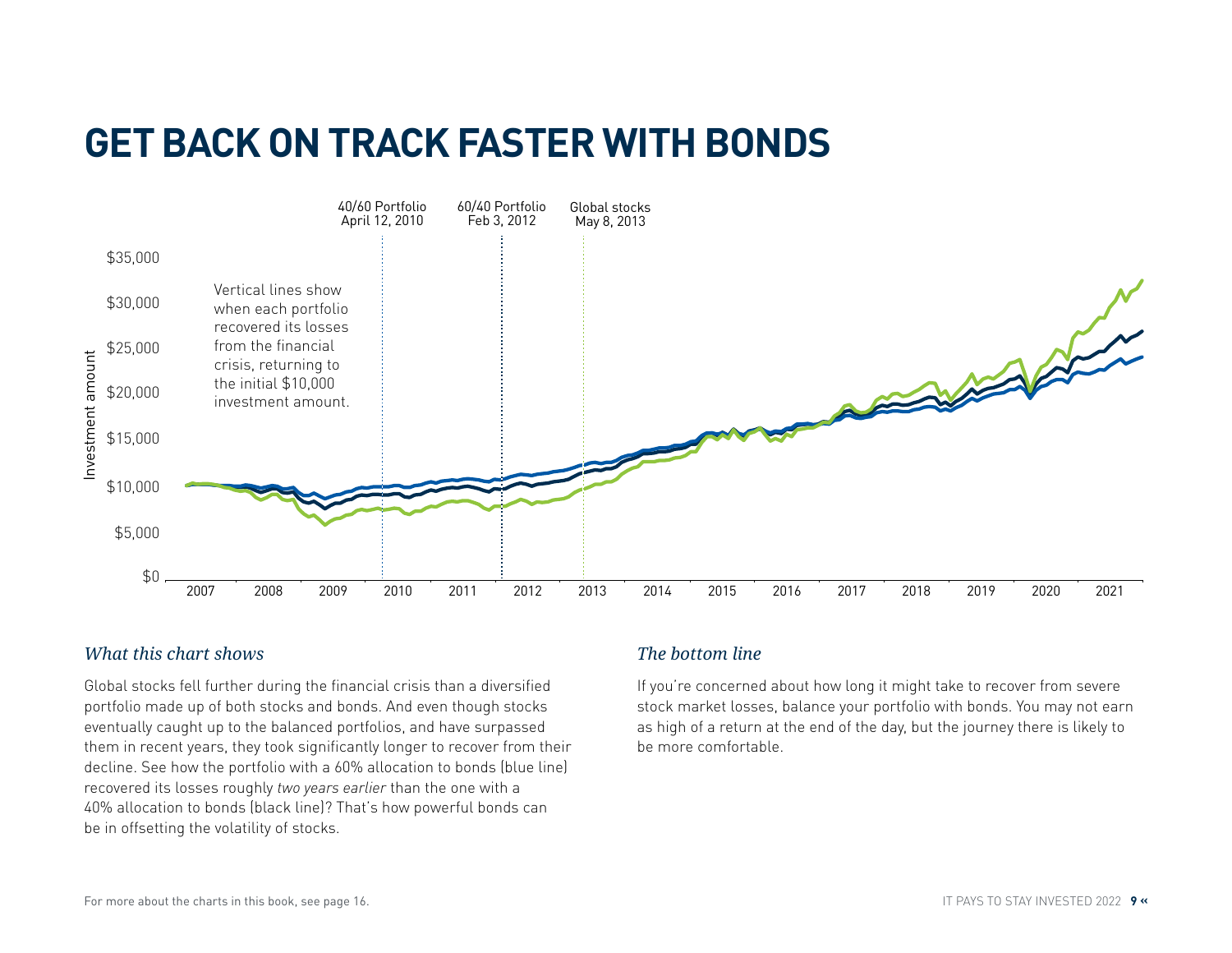## **LONGER INVESTMENT PERIODS MEAN SMOOTHER RETURNS**

### **ROLLING RETURNS FROM JANUARY 2002 TO DECEMBER 2021**



### *What this chart shows*

The top value in each column is the highest rolling return over the 20-year period, the bottom value in each bar is the lowest. Notice how as you move across the chart to the right, the highs get lower and the lows get higher, which makes for a more consistent and overall *more positive* return profile. In fact, for the 15-year rolling periods from 2002 to the end of 2021, there wasn't a single negative period for any of the three portfolios.

### *The bottom line*

The longer the investment time horizon, the more likely you are to experience positive returns, not just through the best of times, but through the worst of times as well.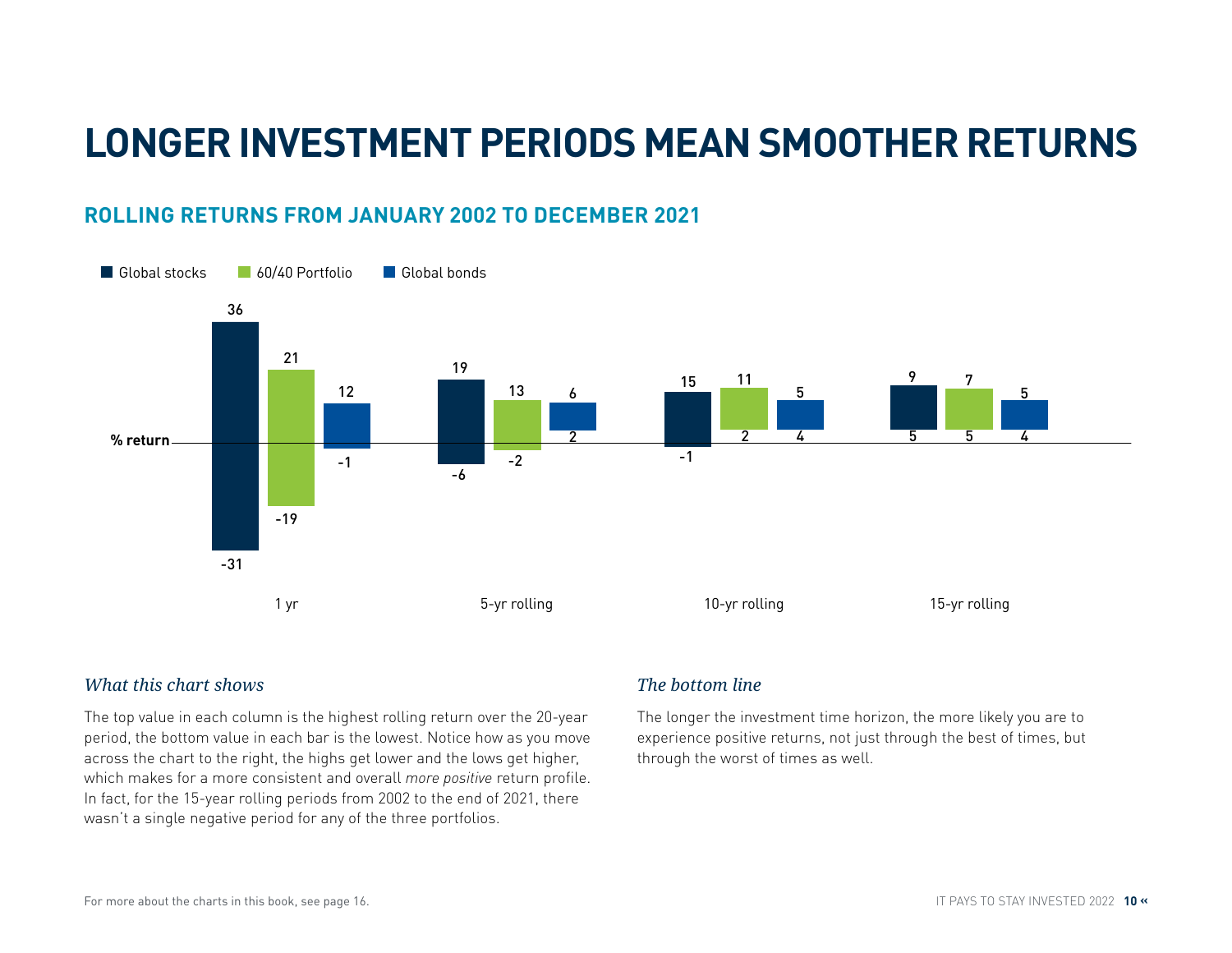# **A DIVERSIFIED PORTFOLIO TO MANAGE RISK: THE CHART**

| 2010 | 2011    | 2012   | 2013             | 2014 | 2015   | 2016 | 2017 | 2018   | 2019 | 2020    | 2021   |                                 |
|------|---------|--------|------------------|------|--------|------|------|--------|------|---------|--------|---------------------------------|
| 22.6 | 21.7    | 17.0   | 41.3             | 23.9 | 21.6   | 21.1 | 28.3 | 6.3    | 24.8 | 18.8    | 35.1   | <b>BEST</b><br>Highest % return |
| 22.0 | 12.3    | 15.6   | 35.2             | 14.4 | 18.9   | 17.6 | 14.4 | 5.9    | 22.9 | 16.3    | 27.6   |                                 |
| 17.6 | 9.7     | 13.4   | 20.5             | 12.1 | 11.9   | 8.1  | 13.8 | 4.2    | 22.8 | 16.2    | 25.1   |                                 |
| 12.7 | 6.3     | $13.3$ | 13.0             | 10.6 | 6.9    | 7.3  | 9.9  | $1.7$  | 21.2 | 13.9    | 20.8   |                                 |
| 9.1  | 4.6     | 10.6   | 3.9 <sub>2</sub> | 10.4 | 3.5    | 4.0  | 9.6  | 1.4    | 15.6 | 11.0    | 11.5   |                                 |
| 6.7  | 1.9     | 7.2    | 1.6              | 8.8  | 2.0    | 4.0  | 9.1  | 1.1    | 12.4 | 8.7     | 1.0    |                                 |
| 5.9  | 0.8     | 6.5    | 0.6              | 8.6  | 1.6    | 3.8  | 5.4  | 0.3    | 12.1 | 5.6     | $-1.4$ |                                 |
| 5.9  | $-3.2$  | 3.7    | $-1.2$           | 7.1  | 1.4    | 3.7  | 2.6  | $-0.5$ | 7.4  | 5.3     | $-2.5$ |                                 |
| 5.0  | $-8.7$  | 3.6    | $-5.5$           | 6.6  | $-4.6$ | 1.7  | 2.5  | $-6.9$ | 6.9  | 1.3     | $-3.4$ |                                 |
| 2.0  | $-16.4$ | 1.6    | $-23.9$          | 1.9  | $-8.3$ | 1.4  | 1.4  | $-8.9$ | 2.1  | $-13.1$ | $-5.1$ | <b>WORST</b><br>Lowest % return |

U.S. stocks **Canadian stocks Canadian REITs Global stocks** 

60/40 Portfolio **Emerging market stocks** 

Global bonds

**Gold** 

**Canadian bonds** 

**Average 5-yr GIC** 

For more about the charts in this book, see page 16.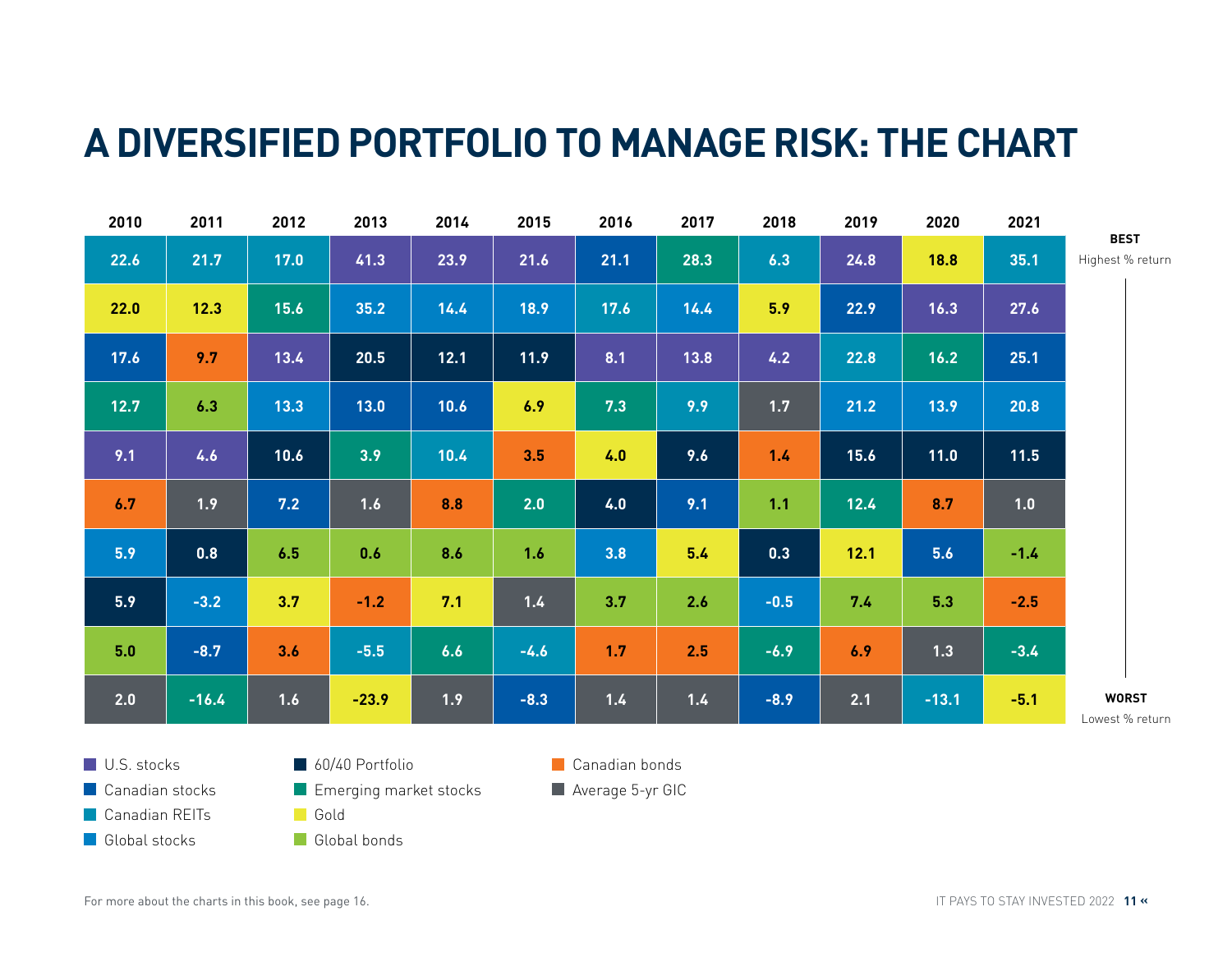# **A DIVERSIFIED PORTFOLIO TO MANAGE RISK: HOW IT WORKS**

| 2010 | 2011             | 2012 | 2013    | 2014             | 2015   | 2016 | 2017 | 2018   | 2019 | 2020    | 2021   |
|------|------------------|------|---------|------------------|--------|------|------|--------|------|---------|--------|
| 22.6 | 21.7             | 17.0 | 41.3    | 23.9             | 21.6   | 21.1 | 28.3 | 6.3    | 24.8 | 18.8    | 35.1   |
| 22.0 | 12.3             | 15.6 | 35.2    | 14.4             | 18.9   | 17.6 | 14.4 | 5.9    | 22.9 | 16.3    | 27.6   |
| 17.6 | 9.7              | 13.4 | 20.5    | 12.1             | 11.9   | 8.1  | 13.8 | 4.2    | 22.8 | 16.2    | 25.1   |
| 12.7 | 6.3              | 13.3 | 13.0    | 10.6             | 6.9    | 7.3  | 9.9  | 1.7    | 21.2 | 13.9    | 20.8   |
| 9.1  | 4.6              | 10.6 | 3.9     | 10.4             | 3.5    | 4.0  | 9.6  | 1.4    | 15.6 | 11.0    | 11.5   |
| 6.7  | 1.9 <sub>2</sub> | 7.2  | 1.6     | 8.8              | 2.0    | 4.0  | 9.1  | 1.1    | 12.4 | 8.7     | 1.0    |
| 5.9  | 0.8              | 6.5  | 0.6     | 8.6              | 1.6    | 3.8  | 5.4  | 0.3    | 12.1 | 5.6     | $-1.4$ |
| 5.9  | $-3.2$           | 3.7  | $-1.2$  | 7.1              | 1.4    | 3.7  | 2.6  | $-0.5$ | 7.4  | 5.3     | $-2.5$ |
| 5.0  | $-8.7$           | 3.6  | $-5.5$  | 6.6              | $-4.6$ | 1.7  | 2.5  | $-6.9$ | 6.9  | $1.3$   | $-3.4$ |
| 2.0  | $-16.4$          | 1.6  | $-23.9$ | 1.9 <sup>°</sup> | $-8.3$ | 1.4  | 1.4  | $-8.9$ | 2.1  | $-13.1$ | $-5.1$ |

#### U.S. stocks

- 60/40 Portfolio Canadian bonds
- Emerging market stocks Average 5-yr GIC
- Canadian stocks Canadian REITs Global stocks
- Gold Global bonds

### *What this chart shows*

If you invest in a single asset class, such as Canadian stocks or emerging market stocks, the variation in returns can be extreme. It's not uncommon for asset classes to zig-zag from top to bottom and back again from one year to the next.

Now observe the diversified portfolio (black box), which holds 60% global stocks and 40% global bonds. Watch how the portfolio threads its way through the chart, never at the top and never at the bottom. That consistency relative to the individual components is the power of diversification.

### *The bottom line*

While a diversified portfolio is unlikely to give you the highest return, it won't give you the lowest return either. The purpose is to provide a smoother investment journey, so you can achieve your goals with as little anxiety as possible.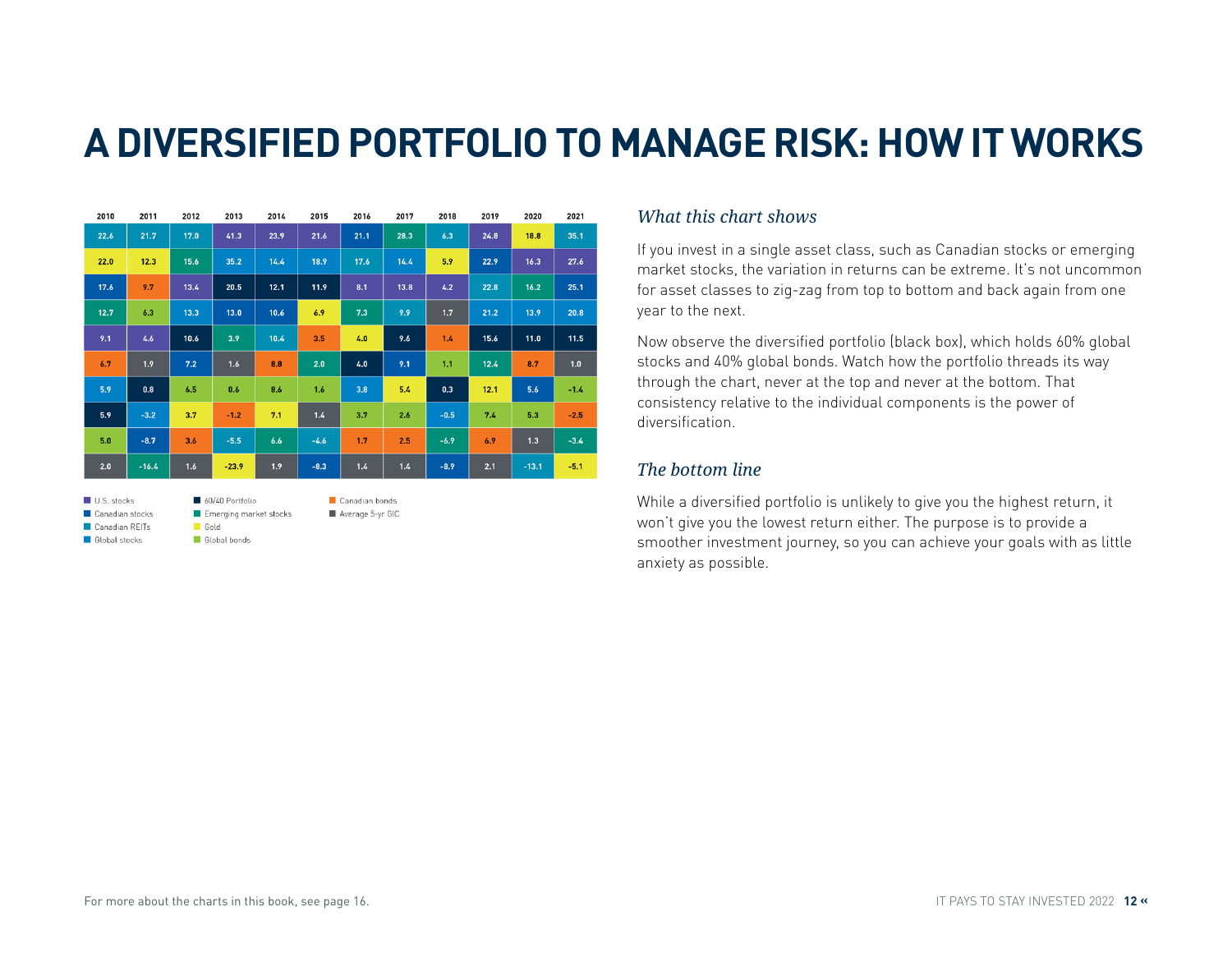# **THE COST OF CAPITAL PROTECTION**



### *What this chart shows*

You may be tempted to eliminate market risk altogether and invest your money in guaranteed investment certificates. At least you'll earn a small amount of interest, and you won't *lose* money, right? There's another factor to consider: inflation. After subtracting inflation, which reduces the purchasing power of your money, the average "real" return on a 1-year GIC was negative for 17 of the last 27 years. That has been due to exceptionally low interest rates following the 2008/09 financial crisis, and now, due to the COVID-19 pandemic, it's even worse. If you factor in taxes, this picture becomes yet more discouraging.

### *The bottom line*

Investing in the stock market carries the risk of losing money. But *not* investing in the stock market carries its own risk – the risk of failing to meet your goals because your returns were too low.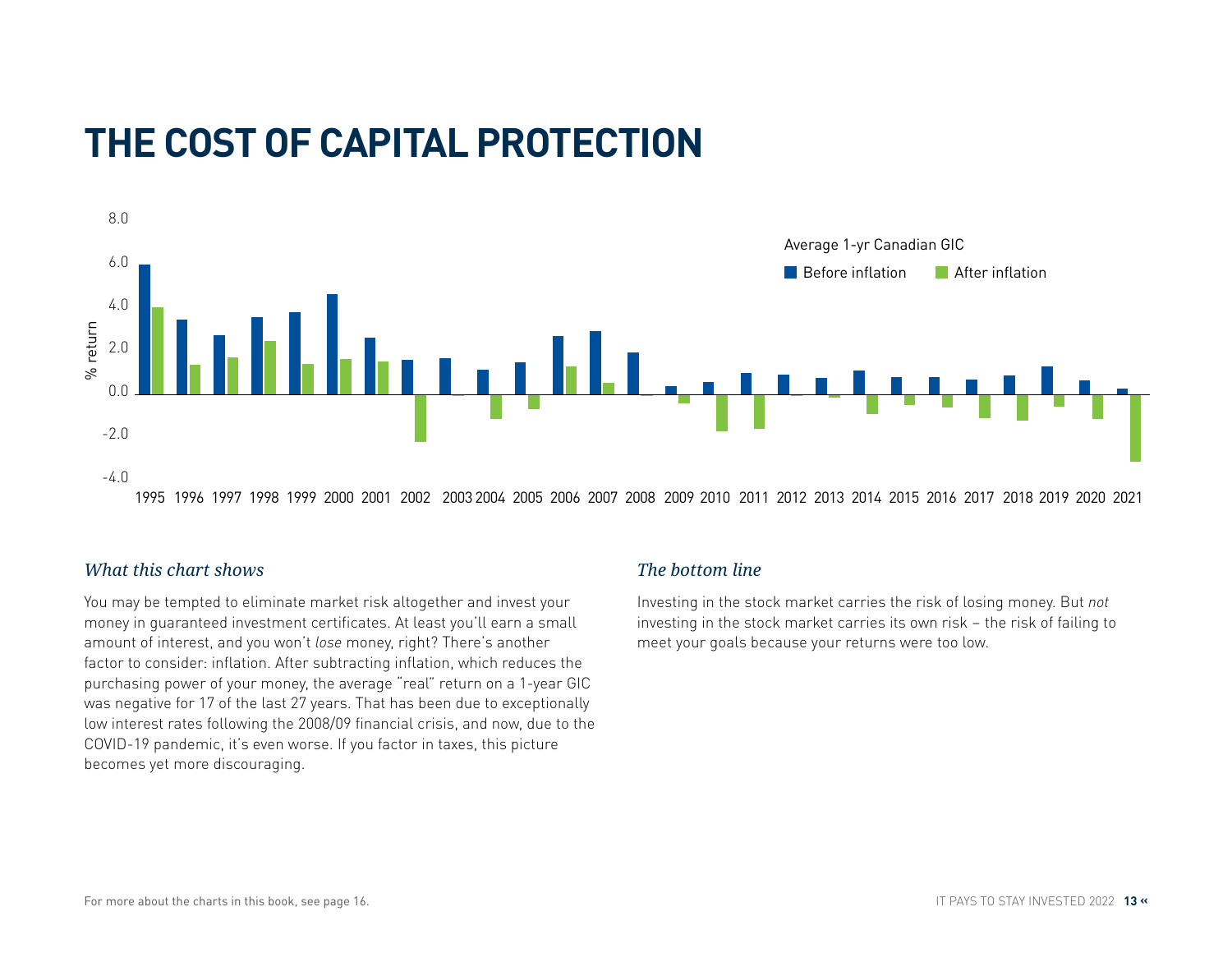### **POINTS TO REMEMBER**

- **»** History shows that markets go up more than they go down, and there are many more positive periods than negative ones
- **»** Your portfolio can suffer heavily if you miss even a few of the best days in the market, and you never know when they're coming
- **»** Limiting losses is crucial to generating the long-term returns you need to meet your goals
- **»** Diversification is a time-tested strategy for helping limit losses, and for smoothing out your investment experience
- **»** The longer your time horizon, the smoother your investment journey and the more likely you are to generate a healthy return

### **I'M ALWAYS FULLY INVESTED. IT'S A GREAT FEELING TO BE CAUGHT WITH YOUR PANTS UP."**

*Famed investor Peter Lynch as quoted on [investinganswers.com](http://investinganswers.com)*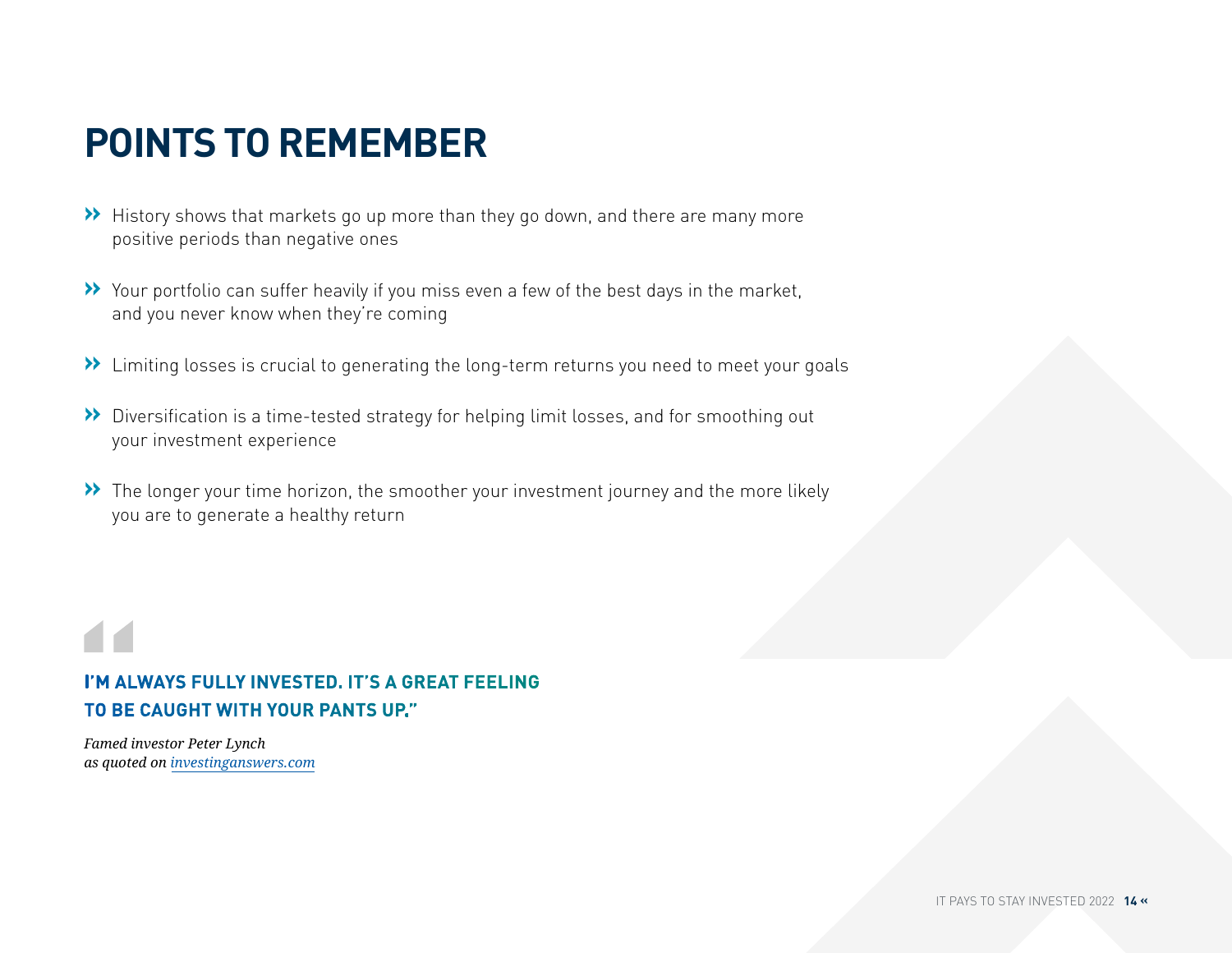# **STRATEGIES TO CONSIDER**

### **STICK TO THE PLAN**

Perhaps the most significant step you can take toward achieving your long-term goals is to set them in the first place. Work with your advisor to paint a picture of your future, and then establish a simple, easy-tofollow plan for making it a reality. It's not difficult, but it does take discipline. Monitoring your progress over time is a great way to stay focused on what matters.

### **PUT FINANCIAL "NOISE" IN PERSPECTIVE**

You may hear suggestions to "ignore" or "tune out" anxiety-inducing market headlines. As humans with natural biases, this is all but impossible. It's not about *ignoring* short-term noise. It's about recognizing it for what it is, and seeing that the long-term picture is more positive.

#### **REGULAR REBALANCING**

Connect with your advisor at least once a year to rebalance your portfolio. That means selling some of the "winners" and buying more of the "losers." This practice serves two functions:

- Your portfolio maintains the original asset allocation you established at the beginning
- You force yourself to sell investments that made money (selling high) and buy investments that lost money (buying low)

### **ALL-IN-ONE PORTFOLIO SOLUTION**

Instead of building a portfolio from various individual funds, consider investing in a multi-asset solution, where you can get a fully diversified portfolio with just one decision. You would not need to worry about rebalancing because the investment manager takes care of it for you through the daily operations of the fund.

#### **WORK WITH AN ADVISOR**

Households that worked with an advisor for at least 15 years accumulated almost *four times* more financial assets than non-advised households, according to a 2016 study. Perhaps even more eye-opening, the study shows investors who left their advisors between 2010 and 2014 lost 34.2% of their asset values. Investors who kept their advisors saw asset values *grow 26.0%*.

*The Gamma Factor and the Value of Financial Advice*, Centre interuniversitaire de recherche en analyse des organisations (CIRANO), 2016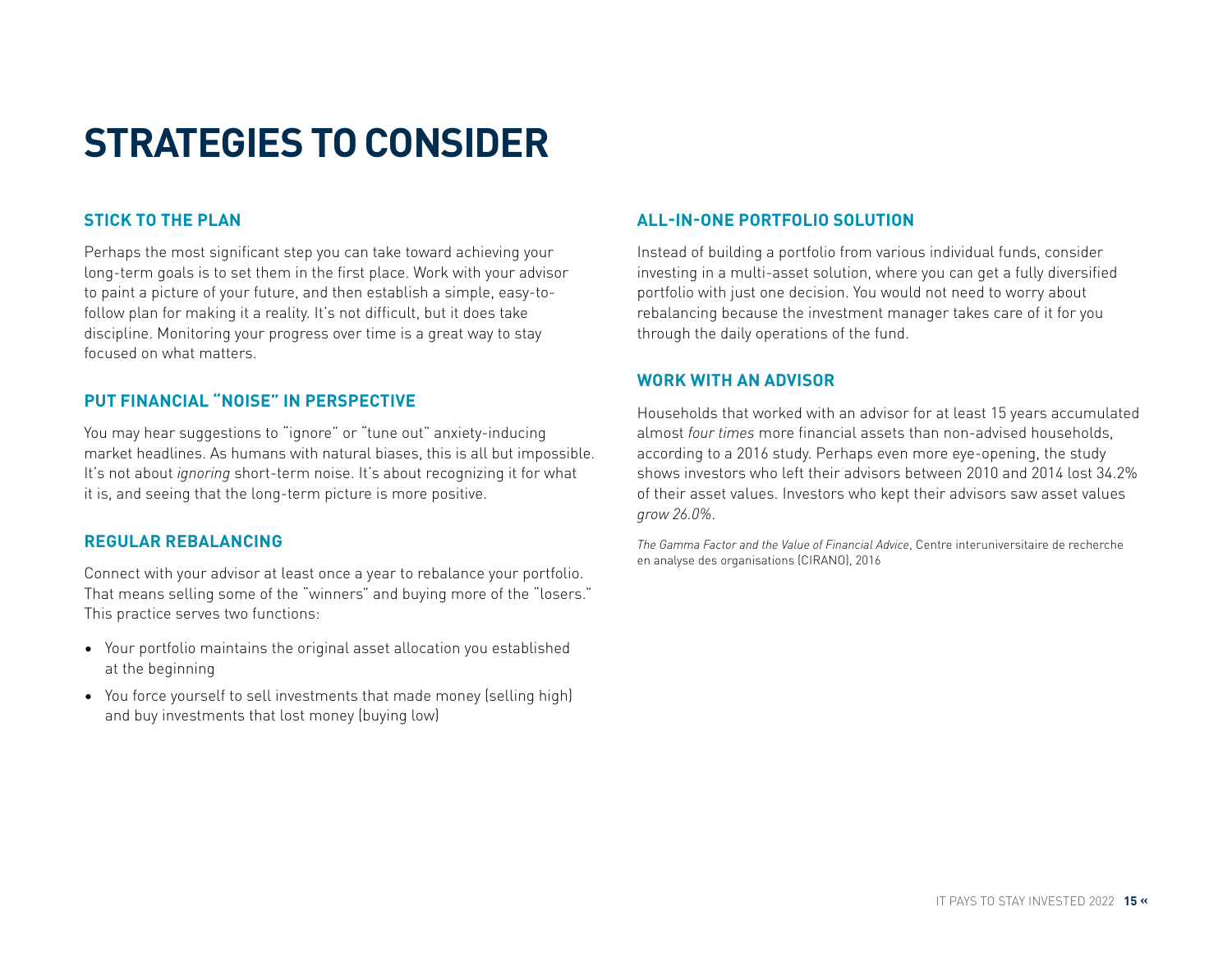# **ABOUT THESE CHARTS**

Use this information to understand more about the charts in this book, including the index names, data sources, and other important facts. Index returns do not include fees; you cannot invest in an index.

#### For all charts, unless otherwise indicated:

- Data are as of December 31, 2021
- Index returns and dollar values are in C\$
- Index returns include dividends
- Index and GIC data are sourced from Morningstar<sup>1</sup>

#### Page 3: "The struggle to keep up"

U.S. stocks: S&P 500; Canadian stocks: S&P/TSX Composite Index; Global stocks: MSCI World Index; Canadian bonds: FTSE TMX Canada Universe Bond Index. Index data are for the 30-year period ending December 31, 2021. The average investor return is sourced from Dalbar, for the 30-year period ending December 31, 2020, the latest available at time of publication. The average investor return includes the impact of fees, whereas the index returns do not.

#### Page 5: "Success measured in days"

U.S. stocks: S&P 500. "Best days" are defined as individual days over the period with the highest per cent return on that day.

#### Page 6: "The good outweighs the bad"

Canadian stocks: S&P/TSX Composite Index.

#### Page 7: "The big picture is positive"

U.S. stocks: S&P 500. Bull and bear market return data are in US\$ and do not include dividends. A "bull market" is defined as a gain of 20% or more from the prior low. A "bear market" is defined as a decline of 20% or more from the prior peak.

#### Page 8: "The steeper the loss, the harder the recovery"

Chart and calculation by NEI Investments.

#### Page 9: "Get back on track faster with bonds"

Global stocks: MSCI World Index; 40/60 Portfolio: 40% global stocks (MSCI World Index), 60% global bonds (Bloomberg Barclays Global Aggregate Bond Index, C\$ hedged); 60/40 Portfolio: 60% global stocks (MSCI World Index), 40% global bonds (Bloomberg Barclays Global Aggregate Bond Index, C\$ hedged).

#### Page 10: "Longer investment periods mean smoother returns"

Global stocks: MSCI World Index; Global bonds: Bloomberg Barclays Global Aggregate Bond Index, C\$ hedged; 60/40 Portfolio: 60% global stocks (MSCI World Index), 40% global bonds (Bloomberg Barclays Global Aggregate Bond Index, C\$ hedged). 5- , 10- , and 15-year rolling returns are calculated on an annual basis from January 1, 2021 to December 31, 2021.

#### Page 11 & 12: "A diversified portfolio to manage risk"

U.S. stocks: S&P 500; Canadian stocks: S&P/TSX Composite Index; Canadian REITs (real estate investment trusts): S&P/TSX Capped REIT Index; Global stocks: MSCI World Index; Emerging market stocks: MSCI Emerging Markets Index; Gold: S&P GSCI Gold Index; Canadian bonds: FTSE TMX Canada Universe Bond Index; Global bonds: Bloomberg Barclays Global Aggregate Bond Index, C\$ hedged; 60/40 Portfolio: 60% global stocks (MSCI World Index), 40% global bonds (Bloomberg Barclays Global Aggregate Bond Index, C\$ hedged). The 60/40 Portfolio was rebalanced quarterly.

#### Page 13: "The cost of capital protection"

Inflation data sourced from Stats Can. Unlike mutual funds, the return and principal of a guaranteed investment certificate (GIC) is guaranteed.

<sup>1</sup>© Morningstar Inc. All Rights Reserved. The information contained herein: [1] is proprietary to Morningstar and/or its content providers; [2] may not be copied or distributed; and [3] is not warranted to be accurate, complete or timely. Neither Morningstar nor its content providers are responsible for any damages or losses arising from any use of this information. Past performance is no guarantee of future results. For illustration purposes only. The above-referenced indices are unmanaged and unavailable for direct investment.